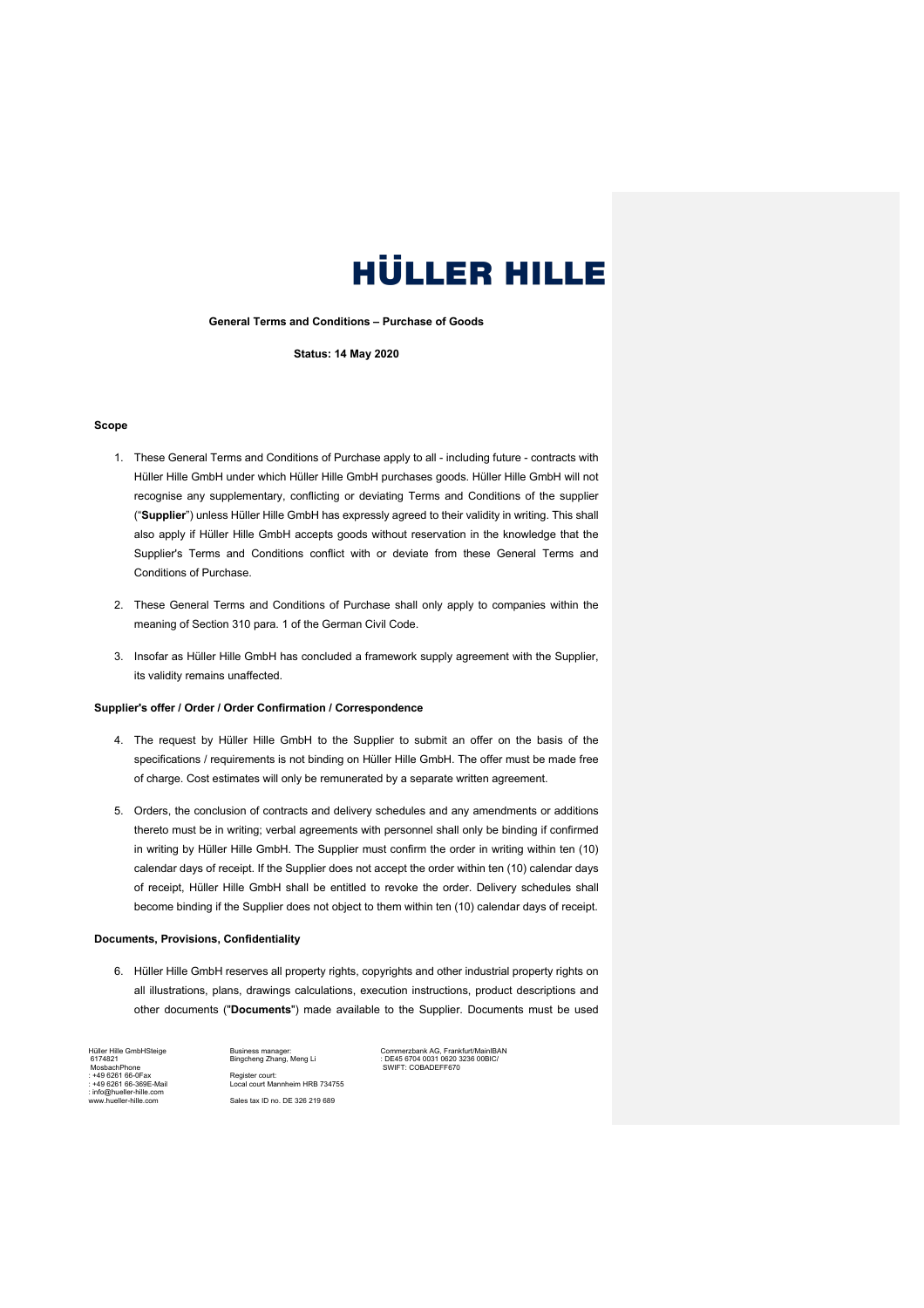exclusively for the preparation of an offer and/or for carrying out an order from Hüller Hille GmbH. They must be returned to Hüller Hille GmbH immediately or destroyed on the request of Hüller Hille GmbH. The Supplier must inform Hüller Hille GmbH immediately of any impairment of these rights as soon as the Supplier becomes aware of this circumstance.

- 7. Clause 6 shall also apply to materials, tools, templates, samples and other items for production provided by Hüller Hille GmbH to the Supplier ("**Provided Materials**"). Provided Materials must - as long as they have not been processed - be marked as the property of Hüller Hille GmbH, stored separately and insured to the usual extent against damage, destruction and loss at replacement value at the Supplier's cost. On receipt of the aforementioned items, the Supplier must check them and notify Hüller Hille GmbH immediately in writing of any incorrect or short deliveries and defects.
- 8. The Supplier is obliged to keep all documents, provisions, information in particular concerning the type and design of products manufactured by Hüller Hille GmbH and the goods to be supplied by the Supplier as well as their respective prices, concerning internal processes at Hüller Hille GmbH and concerning the other business and trade secrets of Hüller Hille GmbH whether in embodied, unembodied or digital form ("**know-how"**) confidential, even if these have not been expressly designated as secret or confidential, and to use them exclusively for the purpose of preparing an offer or executing the order. The obligation to maintain confidentiality also includes the fact of the respective order and continues to apply indefinitely even after the order has been executed.
- 9. The Supplier must also impose a corresponding obligation of confidentiality on his employees, external consultants or further assistants. The confidentiality obligation for the Supplier's coworkers must also be imposed on them - to the extent permitted by law - for the time after termination of their employment contract.
- 10. The Supplier shall only grant access to confidential information to those consultants who are subject to professional secrecy or who have previously been subject to confidentiality obligations which are at least equivalent to the scope described in Clauses 6 to 12 of these General Terms and Conditions of Purchase. Furthermore, the Supplier shall only disclose the know-how to those employees and consultants who need to know this know-how in order to prepare an offer or execute the order.
- 11. At the request of Hüller Hille GmbH, all know-how originating from Hüller Hille GmbH (including any copies or records made) and any items provided on loan must be returned immediately and in full or irretrievably destroyed upon request.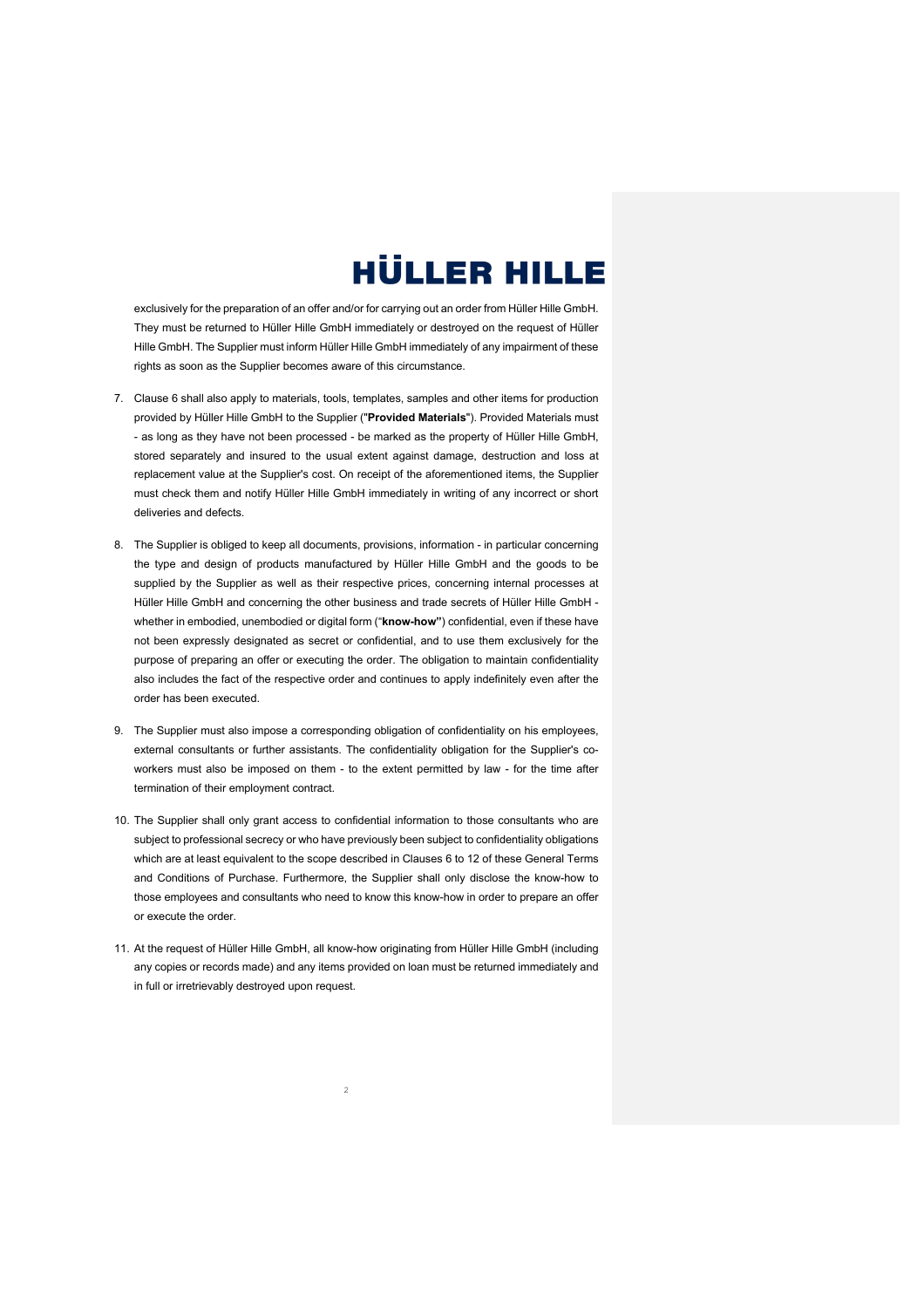12. The Supplier may only refer to business relations with Hüller Hille GmbH in advertising materials and reference lists with the prior written approval of Hüller Hille GmbH.

### **Prices / Payments / Set-off**

- 13. The prices agreed with the Supplier are fixed prices and are subject to the applicable statutory value added tax, but include all packaging, transport and other additional costs as well as customs duties, unless expressly agreed otherwise. Subsequent price changes require the written consent of Hüller Hille GmbH. At the request of Hüller Hille GmbH, the Supplier must take back the packaging material at the place of delivery during normal business hours at his own cost. If, in individual cases, a different type of pricing than the above-mentioned is agreed, the agreement on delivery and the place of performance in accordance with Clause 23 shall remain unaffected.
- 14. Invoices can only be processed by Hüller Hille GmbH and payment periods shall only commence when the order number, the Hüller Hille GmbH article number and the order date are stated in the invoices received by Hüller Hille GmbH; the Supplier is responsible for all consequences arising from non-compliance with this obligation unless the Supplier can prove that he is not responsible for them.
- 15. Invoices must be sent to Hüller Hille GmbH by mail separately from the goods. Invoices shall state the date of the order and the date of delivery as well as the quantity and description of each packaging unit;14 14 shall remain unaffected.
- 16. Payments on an invoice shall be made subject to the reservation of invoice verification and shall not constitute a recognition of the goods as being in conformity with the contract. Hüller Hille GmbH shall be entitled to rights of set-off and retention, in particular in the event of defective delivery, to the extent permitted by law.
- 17. Hüller Hille GmbH is not liable to any interest on maturity. The Supplier's claim to payment of interest on arrears remains unaffected. The statutory provisions shall apply to the occurrence of default by Hüller Hille GmbH. However, a reminder from the Supplier is required in all cases.
- 18. Hüller Hille GmbH is also entitled to pay by cheque or with discountable bills of exchange; all bill and discount charges incurred are to be borne by Hüller Hille GmbH.
- 19. The Supplier shall only be entitled to set-off and retention rights to the extent that his claim has been legally established, is undisputed or has been acknowledged by Hüller Hille GmbH in writing. Furthermore, the Supplier is entitled to withhold payment because of claims arising from the same contractual relationship, provided that the aforementioned conditions are met.

3

**Kommentiert [DT1]:** Das war im deutschen Dokument auch gestrichen.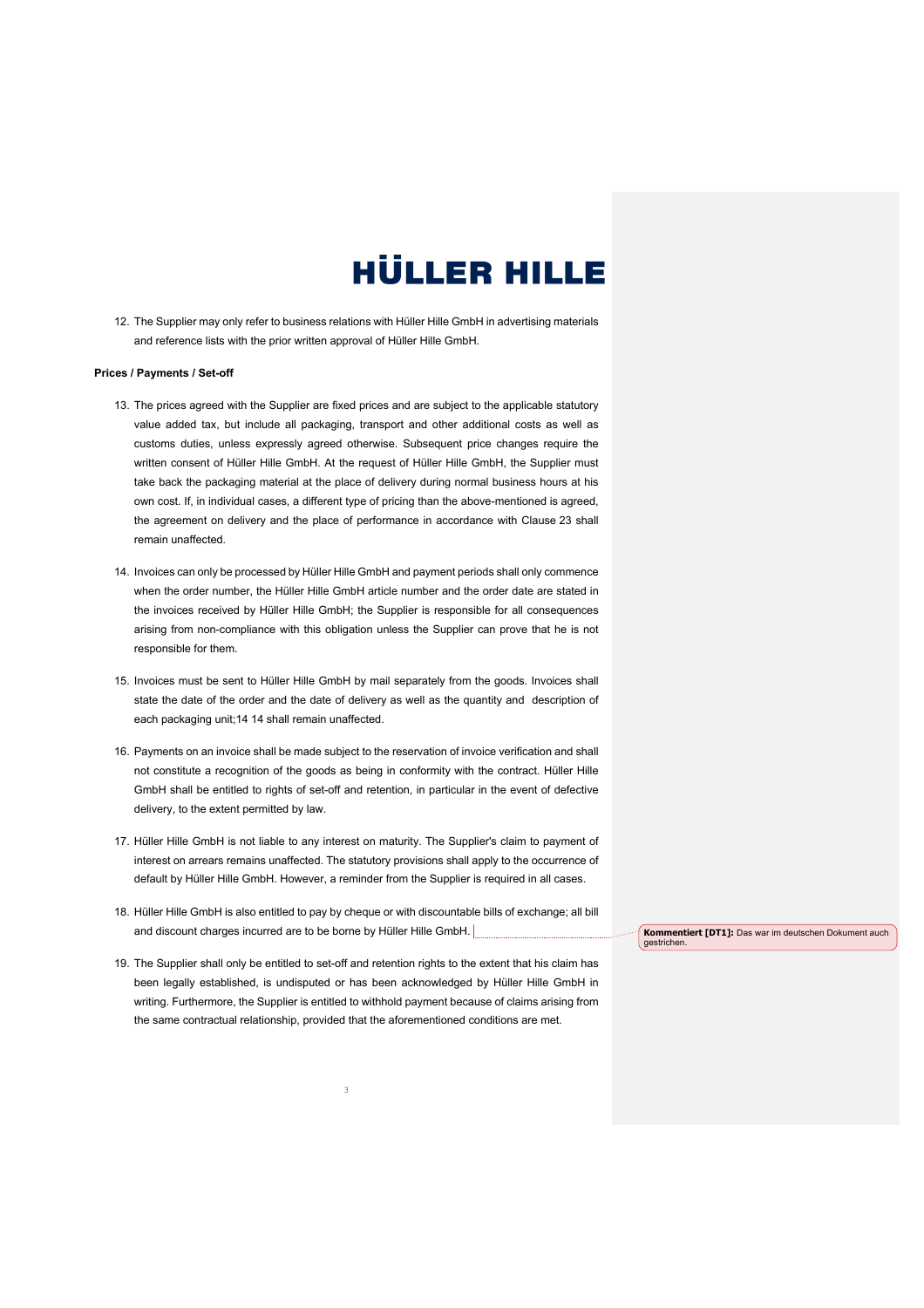#### **Delivery / Transfer of Risk / Contractual Penalty**

- 20. The agreed delivery periods run from the date of order and are just like agreed delivery dates - binding as an essential part of the contract. Compliance with the delivery period or delivery date shall be determined by the date of receipt of the goods, including proper delivery documents, at Hüller Hille GmbH or at the receiving point designated by Hüller Hille GmbH. The Supplier must notify Hüller Hille GmbH immediately in writing of any foreseeable delays in delivery, without prejudice to any consequences arising from such delays.
- 21. In the event of delay in delivery, Hüller Hille GmbH is entitled to all legal rights. In addition, Hüller Hille GmbH is entitled to demand a contractual penalty of 0.3% of the net price per working day, but in total not more than 5% of the net price of the goods with whose delivery the Supplier is in default. Hüller Hille GmbH may also demand the contractual penalty in addition to performance. Hüller Hille GmbH reserves the right to assert any further claims for damages; the contractual penalty shall be set off against any further claims for damages. Unconditional acceptance of the delayed delivery or service does not constitute a waiver of claims to which Hüller Hille GmbH is entitled as a result. If Hüller Hille GmbH accepts the delayed delivery or service, Hüller Hille GmbH must assert the contractual penalty at the latest with the final payment.
- 22. Hüller Hille GmbH is entitled to demand the delivery of partial quantities in writing. Otherwise, Hüller Hille GmbH must only accept partial, excess or short deliveries if Hüller Hille GmbH has agreed to this in writing before delivery. If such a delivery is made without prior consent, Hüller Hille GmbH is entitled to arrange for the return of the goods at the Supplier's cost; the Supplier shall indemnify Hüller Hille GmbH against any claims by third parties in this respect.
- 23. The delivery of the ordered goods, services and any rights of use shall be made to the place of delivery named by Hüller Hille GmbH, i.e. in particular at the risk and cost of the Supplier, if not expressly agreed otherwise. If Hüller Hille GmbH has not specified a place of delivery, delivery will be made to the Hüller Hille GmbH branch that has sent the order as shown on the letterhead at the cost of the Supplier. The respective destination is also the place of performance (obligation to be performed at the place of delivery). The Supplier shall bear the risk of shipment even if Hüller Hille GmbH assumes the costs of shipment. The Supplier must insure the delivery at its own cost against loss and damage during transport. Deviating trade terms which are agreed in individual cases must be interpreted in accordance with the INCOTERMS® in the (latest) version applicable at the time of conclusion of the contract.
- 24. A separate delivery note must be issued for each delivery. The Supplier is obliged to state the order number, the Hüller Hille GmbH article number and the order date correctly on all shipping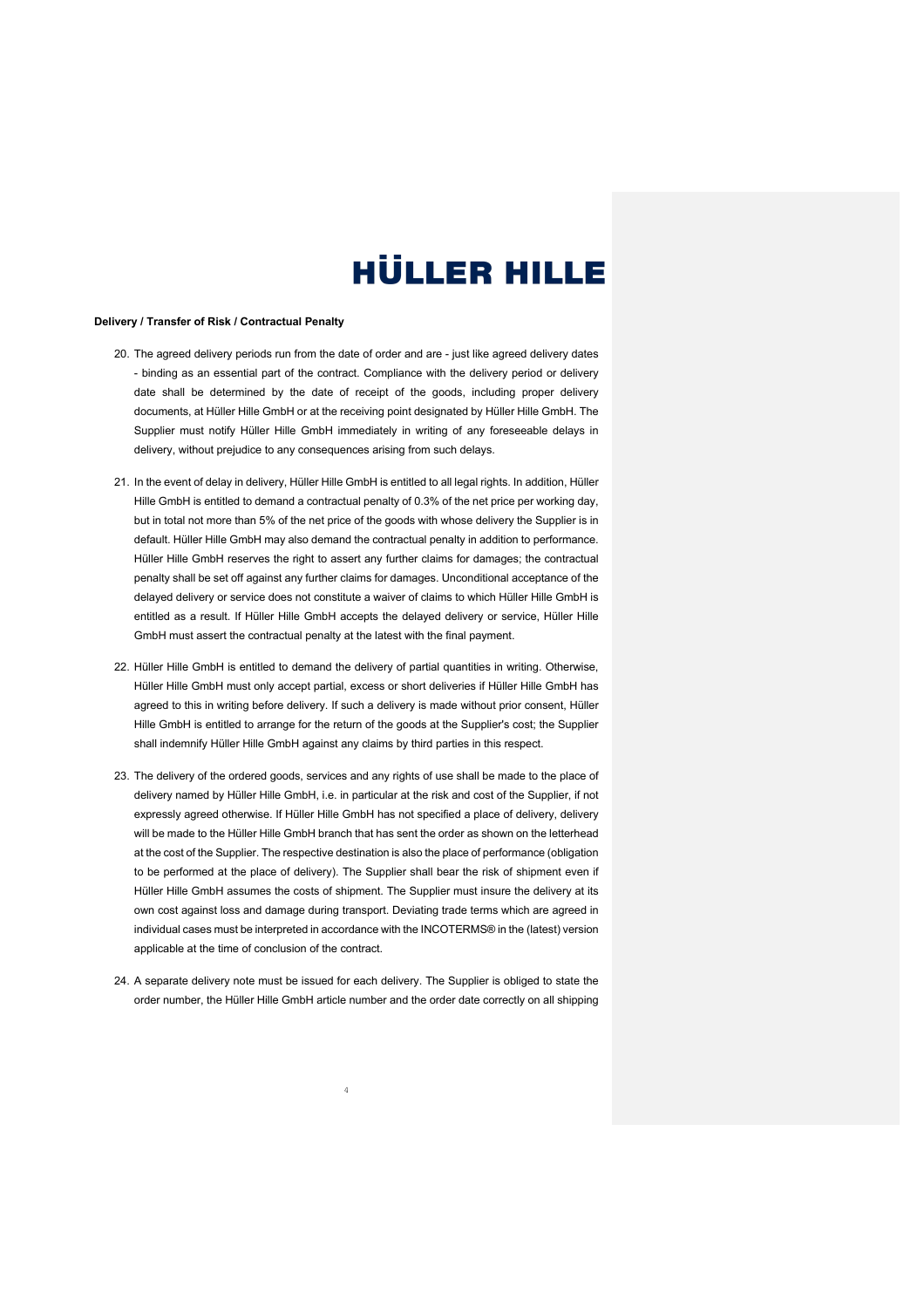documents and delivery notes; if he fails to do so, Hüller Hille GmbH is not responsible for delays in processing.

- 25. If necessary, the Supplier is obliged to provide all documents required for the acceptance, operation, maintenance and repair of the goods (certificates, test reports, factory certificates, drawings, plans, operating instructions, etc.), free of charge in a form that can be reproduced.
- 26. Deliveries by car, truck or messenger can only be made from Monday to Friday between 08.00 and 15.00. Deliveries outside these times may be refused. Boxes, crates, cartons and parcels must contain accompanying documents according to \/DA 4902 including a copy of the delivery note with the order data. Construction and machine components must also be legibly marked with the article number.
- 27. For the entitlement of delivery weights, the delivery weights shall be determined on a calibrated scale. The weights must be stated in the accompanying documents for all deliveries, in particular for truck deliveries.
- 28. The Supplier shall not be entitled to have the owed performance provided by third parties without the prior written consent of Hüller Hille GmbH. The Supplier shall bear the procurement risk for his services unless they are custom-made.
- 29. The Supplier agrees to store the delivery beyond the delivery date agreed with Hüller Hille GmbH and at his own risk if release for shipment, acceptance or acceptance is not possible for reasons for which Hüller Hille GmbH is not responsible. Hüller Hille GmbH will inform the Supplier immediately of the reason for and the expected duration of such an impediment.
- 30. Unless otherwise agreed, the provisions in Clauses 20 to 30 shall apply mutatis mutandis to deliveries to be made to third parties on behalf of Hüller Hille GmbH. If the Supplier delivers directly to a third party named by Hüller Hille GmbH, Hüller Hille GmbH must also be sent a simple delivery note indicating the gross and net weights determined. The delivery must be accompanied by neutral accompanying documents with the following note: "i. A der Hüller Hille GmbH, Steige 61, 74821 Mosbach.

#### **Force Majeure**

31. Force majeure and other events that could not be foreseen at the time the contract was concluded, including war, epidemics, riots, lawful industrial action and strikes, acts of government, shortages of energy and raw materials, traffic and unavoidable disruptions to operations and fire shall release Hüller Hille GmbH from its obligations to perform for the duration of the disruption and the extent of its effects. In the event of an unforeseeable duration, but at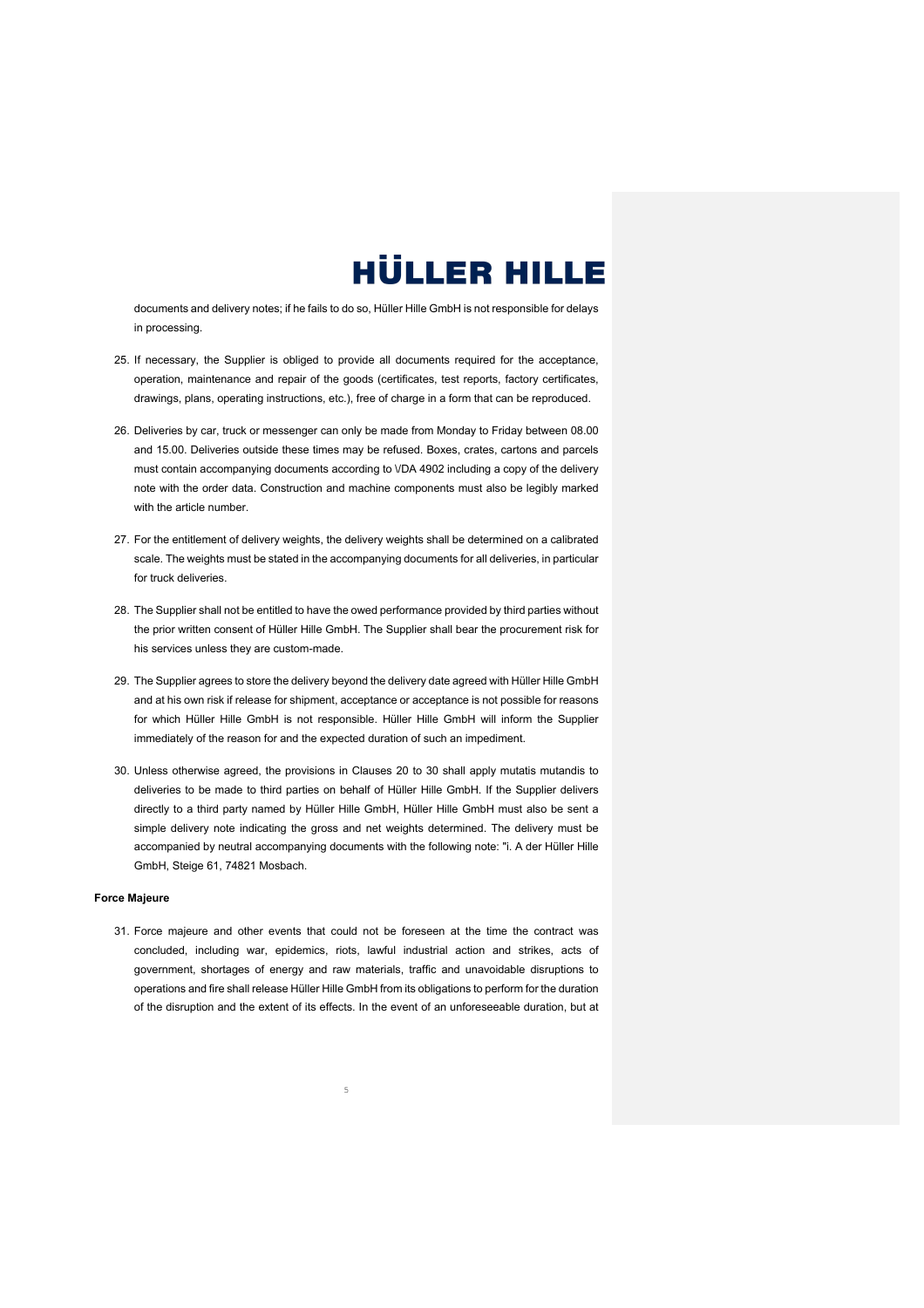the earliest 30 days after its occurrence, circumstances within the meaning of sentence 1 of this provision entitle Hüller Hille GmbH to withdraw from the contract in whole or in part without the Supplier being entitled to claim compensation; the same applies if the circumstances mentioned make the execution of the contract permanently uneconomic and it is no longer reasonable for Hüller Hille GmbH to adhere to the contract. Hüller Hille GmbH will inform the Supplier of the occurrence of force majeure or similar events as soon as possible.

#### **Change of The Delivery Item or Delivery Date**

- 32. In the event of a significant change in Hüller Hille GmbH's requirements that was not foreseeable at the time the order was placed, Hüller Hille GmbH is entitled to demand that the item supplied may be modified, provided this is reasonable for the Supplier. In determining what is reasonable, the interests of both Parties to the contract, in particular the effects of this change in terms of additional and reduced costs and delivery dates, must be taken into account appropriately.
- 33. Hüller Hille GmbH reserves the right to demand the interruption of orders (suspension) or a postponement of the delivery date for urgent operational reasons, provided that this is reasonable for the Supplier taking into account the interests of both parties to the contract. In this case, the Supplier must store the goods in accordance with the product, against theft and possible damage and - with the prior written consent of Hüller Hille GmbH - insure them against damage, destruction or other deterioration at the cost of Hüller Hille GmbH.
- 34. The costs incurred by the Supplier during the suspension or postponement shall be borne by Hüller Hille GmbH, but not lost profits; the Supplier must provide Hüller Hille GmbH with a detailed description of these costs in advance.

#### **Warranty**

- 35. The Supplier must use only flawless primary material and the most modern, in particular standard-compliant process technologies in the production process. The Supplier undertakes to manufacture products which correspond to the latest state of the art and which are unrestrictedly suitable for the intended purpose. In addition, the Supplier must carry out proper quality assurance together with a thorough outgoing product inspection. At the request of Hüller Hille GmbH, the Supplier must provide evidence of this. If the Supplier has reservations about the type of execution requested by Hüller Hille GmbH, he must inform Hüller Hille GmbH of this immediately in writing.
- 36. The Supplier guarantees in particular that the applicable regulations and standards of the Association of German Electrical Engineers (VDE), the German Industrial Standard (DIN) or the European Standard and their conditions will be complied with; if deviations from these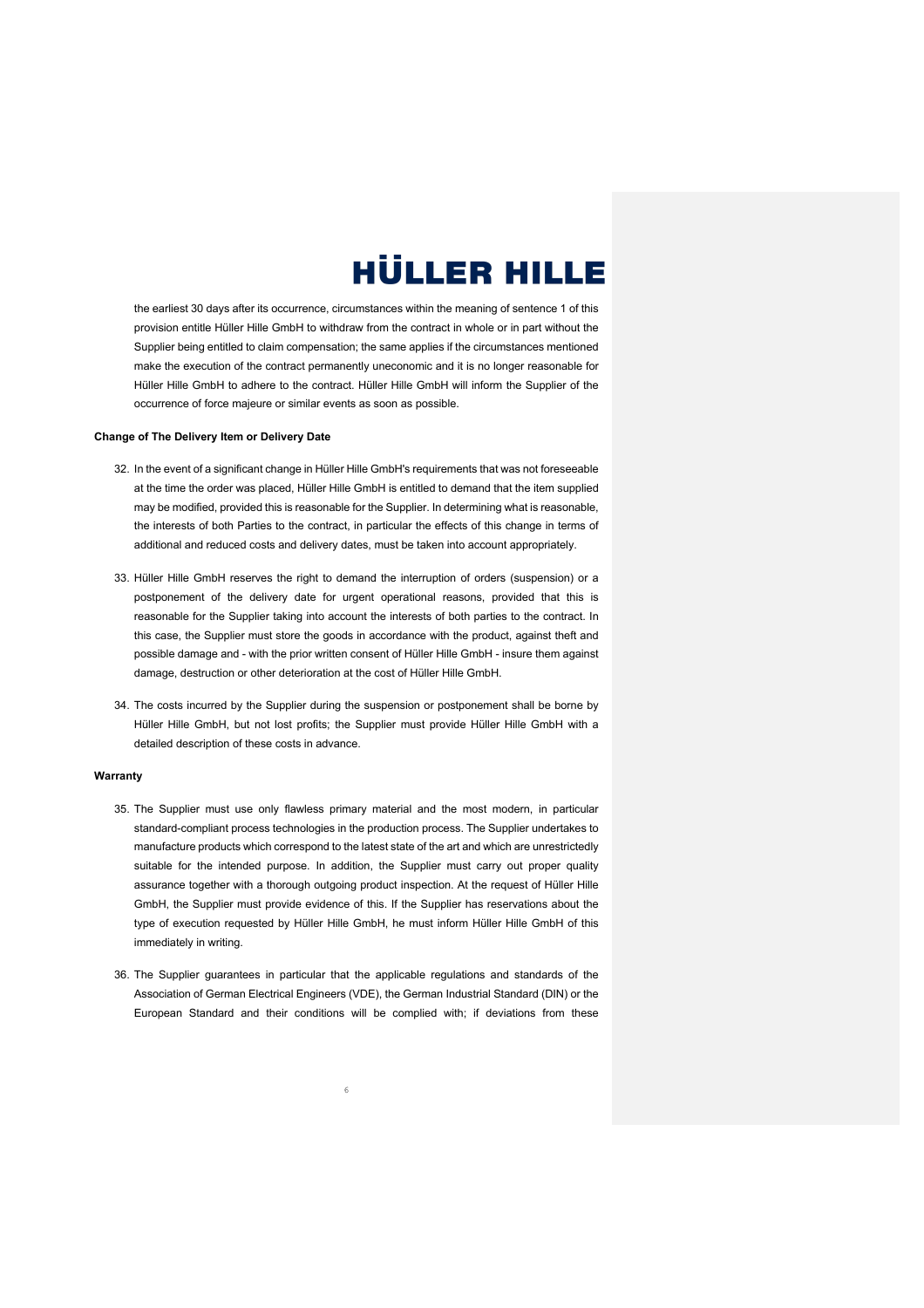regulations are necessary in individual cases, the Supplier must obtain written consent from Hüller Hille GmbH. The Supplier's warranty obligation shall not be affected by this consent.

- 37. The Supplier undertakes to supply all deliveries and partial deliveries in the quality and composition required and accepted by Hüller Hille GmbH. This also applies to a sample submitted by the Supplier. The Supplier guarantees that all deliveries and partial deliveries have the quality of the sample.
- 38. Hüller Hille GmbH only checks the delivered goods for identity and quantity deviations and for obvious transport damage. Deviations that can be detected in this process will be claimed against the Supplier within ten (10) calendar days of receipt of the goods. Hidden defects, i.e. in particular those which could only be detected in the course of processing or use of the delivered products, shall be notified in good time if they are claimed against the Supplier within ten (10) calendar days of their detection.
- 39. Hüller Hille GmbH is entitled to the full statutory warranty rights. The Supplier shall be entitled to provide one-off subsequent performance at the discretion of Hüller Hille GmbH by either eliminating the defect (rectification of defects) or by supplying a defect-free item (supply of spare parts) - within a reasonable period of time set by Hüller Hille GmbH. If the goods are still defective even after subsequent performance, subsequent performance is deemed to have failed, which entitles Hüller Hille GmbH in particular to withdraw from the contract, to reduce the purchase price and, unless the Supplier proves that he is not at fault, to demand compensation for any damages and futile expenditure.
- 40. If the Supplier fails to meet its obligation to provide supplementary performance at Hüller Hille GmbH's discretion by remedying the defect (repair) or by supplying a defect-free item (replacement) within a reasonable period of time set by Hüller Hille GmbH, Hüller Hille GmbH may remedy the defect itself or have it remedied by a third party and demand reimbursement of the necessary expenses or an appropriate advance payment from the Supplier. If subsequent performance by the Supplier has failed or is unreasonable for Hüller Hille GmbH (e.g. because of particular urgency, endangerment of operational safety or the threat of disproportionate damage), no deadline need be set; the Supplier must be informed of this immediately, if possible before the Supplier itself carries out the remedy.
- 41. The Supplier guarantees that the goods have the agreed quality at the time of transfer of risk to Hüller Hille GmbH. In any event, the product descriptions (namely specifications and/or requirement profiles provided by Hüller Hille GmbH) that - in particular by designation or reference in the relevant order or order confirmation - are the subject of the relevant contract or have been incorporated into the contract in the same way as these General Terms and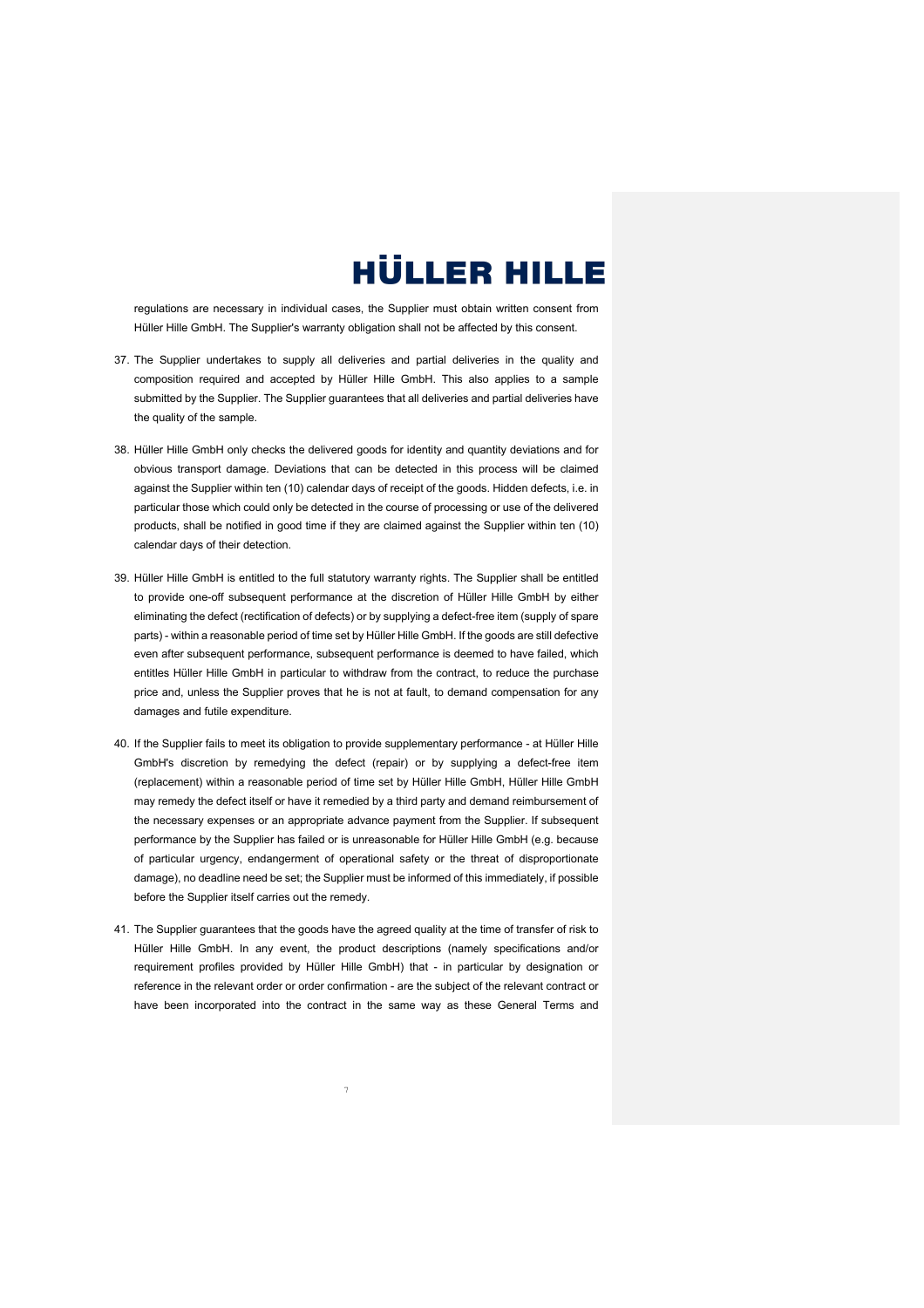Conditions of Purchase shall be deemed to be an agreement on quality. It makes no difference whether the product description comes from Hüller Hille GmbH, from the Supplier or from the manufacturer.

- 42. Notwithstanding Section 442 para. 1 sentence 2 of the German Civil Code, Hüller Hille GmbH shall be entitled to claims for defects without restriction even if Hüller Hille GmbH was unaware of the defect at the time the contract was concluded as a result of gross negligence.
- 43. The costs incurred by the Supplier for the purpose of inspection and rectification of defects shall be borne by the Supplier even if it turns out that there was no defect. Hüller Hille GmbH's liability for damages in the event of unjustified requests to remedy defects shall remain unaffected; however, in this respect Hüller Hille GmbH shall only be liable if Hüller Hille GmbH has recognised or grossly negligently failed to recognise that there was no defect.
- 44. All deadlines, in particular for subsequent delivery, collection and repair of defective goods at Hüller Hille GmbH, must be confirmed in writing by Hüller Hille GmbH beforehand; if the Supplier does not obtain this confirmation, Clause 22 these General Terms and Conditions of Purchase shall apply accordingly and Hüller Hille GmbH shall not be obliged to surrender goods or to grant the Supplier access to the goods.
- 45. The Supplier must collect any goods complained of by Hüller Hille GmbH as defective within a reasonable period set by Hüller Hille GmbH. If this does not take place within this period, Clause22 of these General Conditions of Purchase shall apply accordingly.
- 46. If the goods supplied are defective, in particular if the goods supplied do not have the agreed product quality or durability, the Supplier must bear all costs incurred for the purpose of determining the cause of the defect and follow up, as well as the costs incurred for the purpose of remedying the defect or supplying a replacement (including those incurred by Hüller Hille GmbH or third parties). Hüller Hille GmbH is entitled to take and use samples of the goods notified by Hüller Hille GmbH as defective for the purpose of providing evidence, provided that the Supplier's interest in the complete return of the defective goods is not unreasonably impaired.

#### **Limitation of Warranty Claims**

47. In any case, the regular period of limitation for all warranty claims is 36 months from the transfer of risk, unless a longer warranty period applies by law in individual cases or the Supplier has given a guarantee extending beyond this period. If acceptance has been agreed, the limitation period shall commence upon acceptance.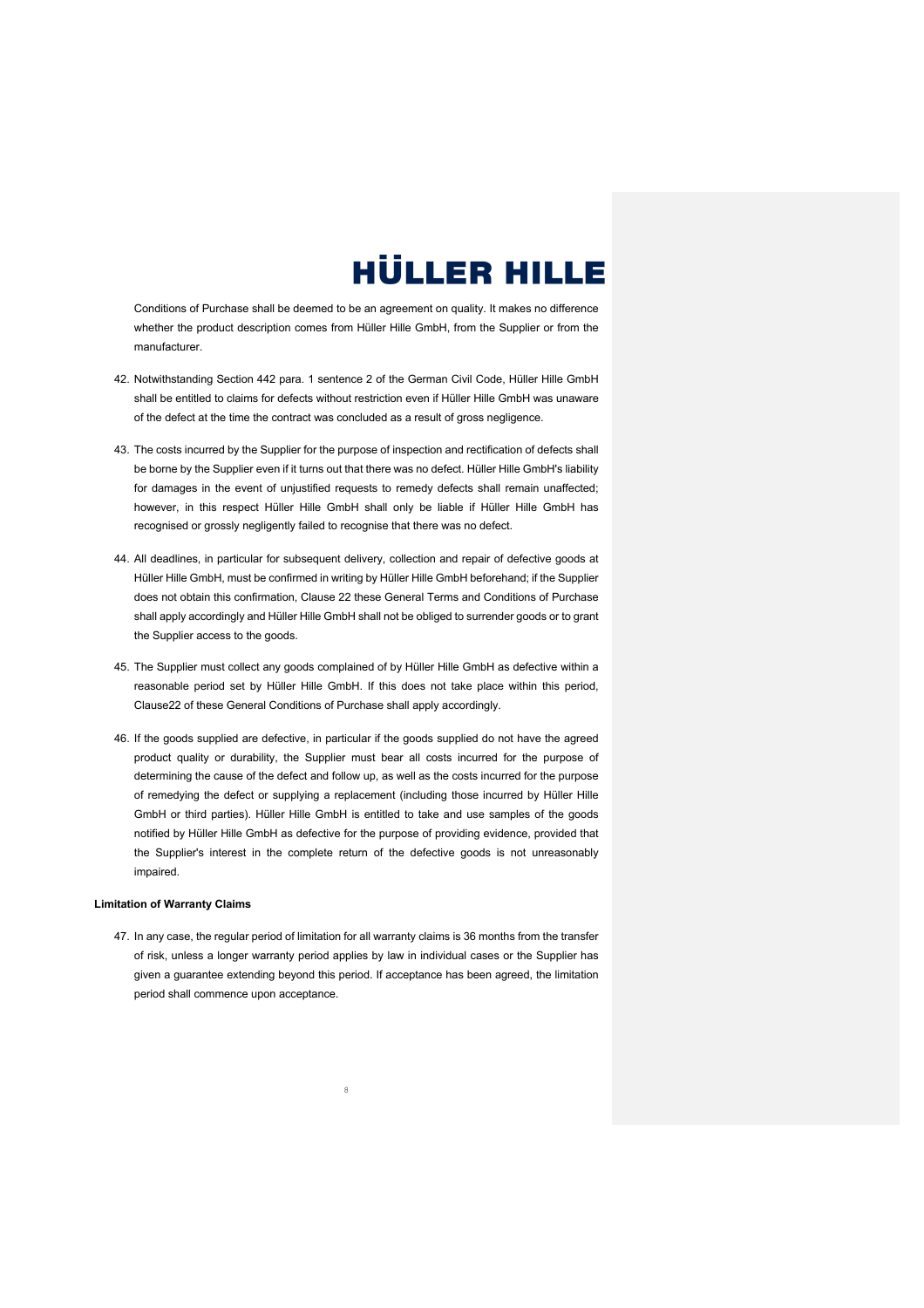48. If the Supplier fulfils his obligation of subsequent performance by means of a replacement delivery and if the defect was not merely minor, the limitation period for the goods delivered as a replacement shall start anew after their delivery, unless the Supplier has expressly and appropriately reserved the right to make the replacement delivery only as a gesture of goodwill or to avoid disputes.

#### **Claims for Damages / Product Liability / Exemption / Pre-security Protection**

- 49. Insofar as the Supplier is obliged to pay damages to Hüller Hille GmbH irrespective of the legal grounds - he shall be liable for any form of fault, in particular for slight negligence; this shall also apply if he uses vicarious agents or assistants. An exclusion of liability and limitations of liability in terms of amount are not recognised. In the case of liability under the Product Liability Act, the Supplier shall be liable even without fault.
- 50. If the Supplier is responsible for damage, he must indemnify Hüller Hille GmbH against claims by third parties to the extent that the cause lies within his sphere of control or organisation and he is liable himself in relation to third parties. In this context, the Supplier must also reimburse Hüller Hille GmbH for any expenses - in particular in accordance with Sections 683, 670 of the German Civil Code - arising from or in connection with a warning or recall campaign carried out by Hüller Hille GmbH; Hüller Hille GmbH will inform the Supplier of the content or scope of such campaigns - as far as possible and reasonable - before they are carried out and give the Supplier the opportunity to comment. Further statutory claims remain unaffected.
- 51. The Supplier is obliged to maintain a product liability insurance policy with a cover sum of at least € 10 million per personal injury and property damage - as a lump sum - which also covers compensation for consequential damage, in particular warning and recall actions, and will provide Hüller Hille GmbH with evidence of this on request; if Hüller Hille GmbH is entitled to claims for damages in excess of this amount, these remain unaffected.
- 52. If the Supplier infringes the rights of third parties in connection with its delivery, the Supplier is obliged to indemnify Hüller Hille GmbH against any claims made against Hüller Hille GmbH by third parties, unless the Supplier is not at fault; Hüller Hille GmbH is not entitled to make any agreements with the third party - without the Supplier's consent - and in particular not to conclude a settlement. If the use of the delivered goods is prevented by existing third-party property rights, the Supplier is obliged to obtain the consent of the property right holder - for example in the form of a licence - to the intended use of the delivered goods by Hüller Hille GmbH at its own expense or to modify the affected parts of the delivered goods so that the delivered goods can be used without infringing third-party property rights and at the same time comply with the contractual agreements.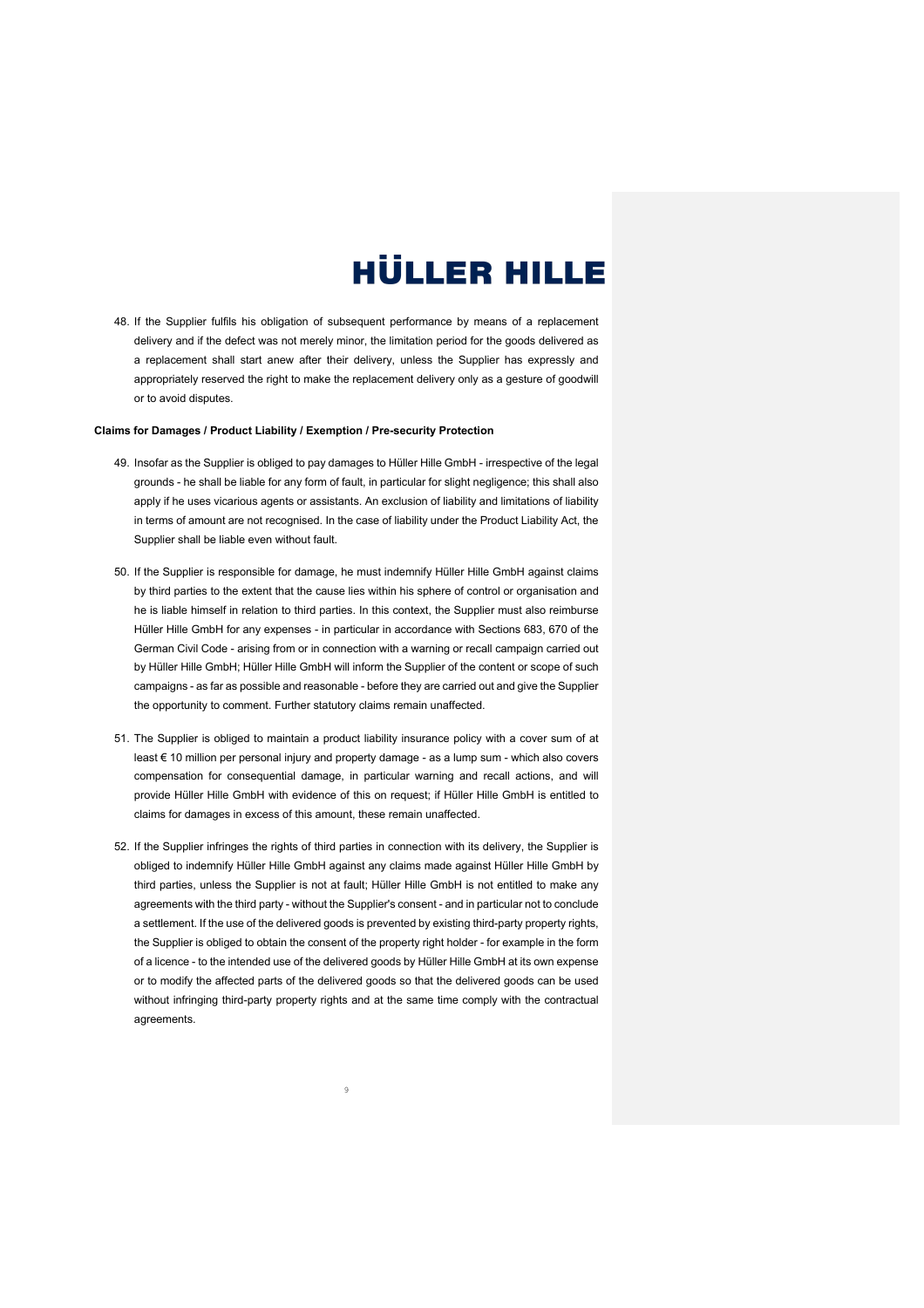- 53. The Supplier's obligation to indemnify in accordance with Clauses50 and 52 relates to all expenses that Hüller Hille GmbH necessarily incurs as a result of or in connection with claims by a third party.
- 54. The Supplier undertakes to comply with the requirements of the Chemicals Regulation (EC) No. 1907/2006 ("Registration, Evaluation, Authorisation and Restriction of Chemicals", **REACH Regulation**) as amended. In particular, he assures that the registration of the substances has been carried out. Hüller Hille GmbH is not obliged to obtain an authorisation for a product supplied by the supplier within the framework of the REACH regulation.
- 55. The supplier is obliged to inform Hüller Hille GmbH immediately in writing if the contract products contain substances that are included in the candidate list SVHC ("Substance of Very High Concern"), in Annex XIV or in Annex XVII of the REACH Regulation (as amended). Separate approval by Hüller Hille GmbH is required before delivery of such substances.
- 56. The supplier shall indemnify Hüller Hille GmbH against any liability in connection with the violation of the REACH regulation or shall compensate Hüller Hille GmbH for any damage incurred by Hüller Hille GmbH as a result of or in connection with the supplier's non-compliance with the REACH regulation.
- 57. The Supplier shall ensure that the goods to be supplied by him comply without restriction with the requirements of the Directive 2011/65/EU ("Restriction of Hazardous Substances", RoHS 2 Directive) in the currently valid version. Insofar as Hüller Hille GmbH suffers or could suffer damage as a result of a violation of the RoHS directive-relevant regulations, the supplier must compensate Hüller Hille GmbH for the damage or indemnify it against such damage.

#### **Reservation of Title / Assignment**

- 58. The Supplier is entitled to neither an extended nor an expanded reservation of title. Any resale and processing of the item is carried out for Hüller Hille GmbH and is expressly permitted.
- 59. Any processing, mixing or combination by the Supplier of items provided in particular tools provided by Hüller Hille GmbH or tools manufactured separately for Hüller Hille GmbH - will be carried out for Hüller Hille GmbH.

If processing, mixing or combination with items that do not belong to Hüller Hille GmbH and to which a third-party right of ownership applies, the Supplier hereby transfers co-ownership of the new item to Hüller Hille GmbH in proportion to the value of the item provided in relation to the value of the other items; Hüller Hille GmbH hereby accepts this transfer.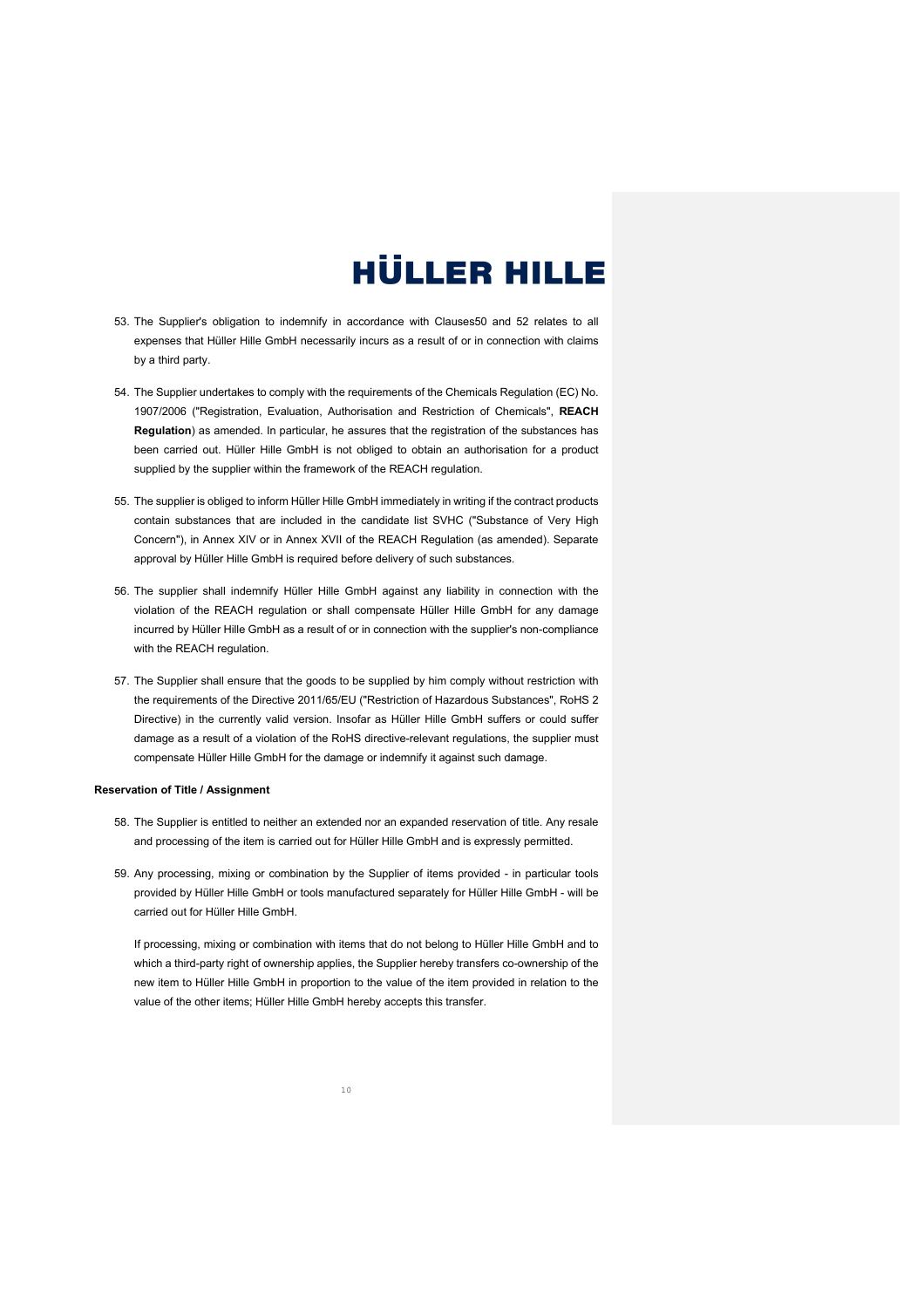If the goods are combined or mixed in such a way that the items belonging to Hüller Hille GmbH are not to be regarded as the main item, the Supplier hereby transfers to Hüller Hille GmbH proportionate co-ownership of the new item in the above-mentioned proportion, insofar as the Supplier is aware of this; Hüller Hille GmbH hereby accepts this transfer. The Supplier will store the items free of charge for Hüller Hille GmbH.

60. The Supplier is not entitled to assign claims arising from the business relationship with Hüller Hille GmbH to third parties in whole or in part unless the assignment is made within the scope of normal business practice or with the prior written consent of Hüller Hille GmbH.

#### **Quality Assurance/Supplier's Duty to Inform**

- 61. The Supplier is obliged to have certificates of conformity and, on request, the long-term Supplier's declaration for goods with preferential origin status in accordance with Regulation (EC) No. 1207/2001 produced and sent by Hüller Hille GmbH in German and in accordance with the content specifications; the costs of this must be borne by the Supplier unless otherwise agreed
- 62. In addition, the Supplier must provide Hüller Hille GmbH immediately on request with all documents and provide Hüller Hille GmbH with all declarations concerning the quality of the products purchased from it that Hüller Hille GmbH requires in accordance with industry practice for the further processing and sale of the products manufactured from the delivered goods; this includes in particular declarations of no objection.

#### **Drawings And Construction Data**

- 63. The Supplier is obliged to provide Hüller Hille GmbH on request with all design data and drawings relevant to the dismantling and installation, maintenance and care of the goods.
- 64. The Supplier is obliged to update all design changes in the index and to make the updated status available to Hüller Hille GmbH.

#### **Miscellaneous**

65. In the event that the Supplier is required to enter the plants or branches of Hüller Hille GmbH as part of the delivery of goods or the performance of work, the Supplier undertakes to comply with the guidelines for activities in the plants and branches of Hüller Hille GmbH, which are attached to these General Terms and Conditions of Purchase as Annex 1.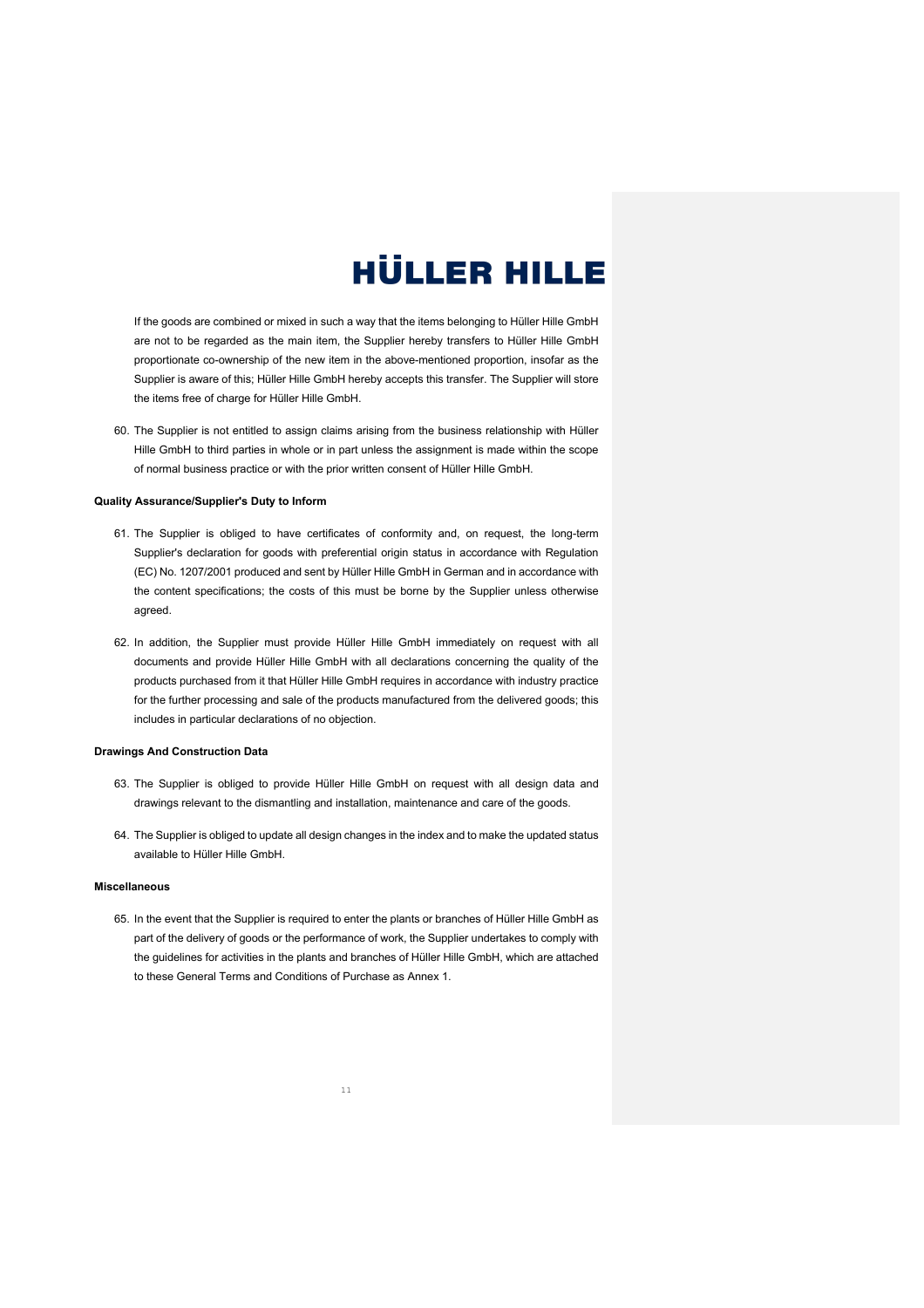- 66. None of the above Clauses shall lead to a change in the burden of proof to the detriment of the Supplier in such a way that the burden of proof is imposed on the Supplier for circumstances that lie within the area of responsibility of Hüller Hille GmbH.
- 67. If the Supplier is a merchant in the sense of the German Commercial Code or has no domestic place of jurisdiction, Mosbach shall be the exclusive place of jurisdiction for all disputes arising directly or indirectly from the contractual relationship. Hüller Hille GmbH shall, however, also be entitled to sue the Supplier at the court of his place of residence or business. Mandatory statutory provisions on exclusive places of jurisdiction shall remain unaffected by this provision.
- 68. All agreements made between the Supplier and Hüller Hille GmbH with regard to an order from Hüller Hille GmbH are and will be recorded in writing unless the parties have agreed otherwise in individual cases or agree otherwise in the future. In particular, any excess or shortfall in quantity must be acknowledged in writing by Hüller Hille GmbH. Orders, call-offs and any amendments and additions thereto may also be made by remote data transmission or by machine-readable data carriers. Deliveries and services performed without a written order will not be accepted. The silence with regard to suggestions, demands or proofs of the Supplier shall in no case be deemed to be approval by Hüller Hille GmbH.
- 69. The law of the Federal Republic of Germany shall apply to the exclusion of the United Nations Convention on Contracts for the International Sale of Goods of 11 April 1980 (CISG), even if the Supplier has its registered office abroad. The registered office of Hüller Hille GmbH is agreed as the place of jurisdiction
- 70. Should one or more provisions of these General Terms and Conditions of Purchase be or become invalid, the validity of the remaining provisions shall not be affected. The parties shall negotiate in good faith to replace the invalid provisions with valid provisions that come as close as possible to the economic purpose of the invalid provisions.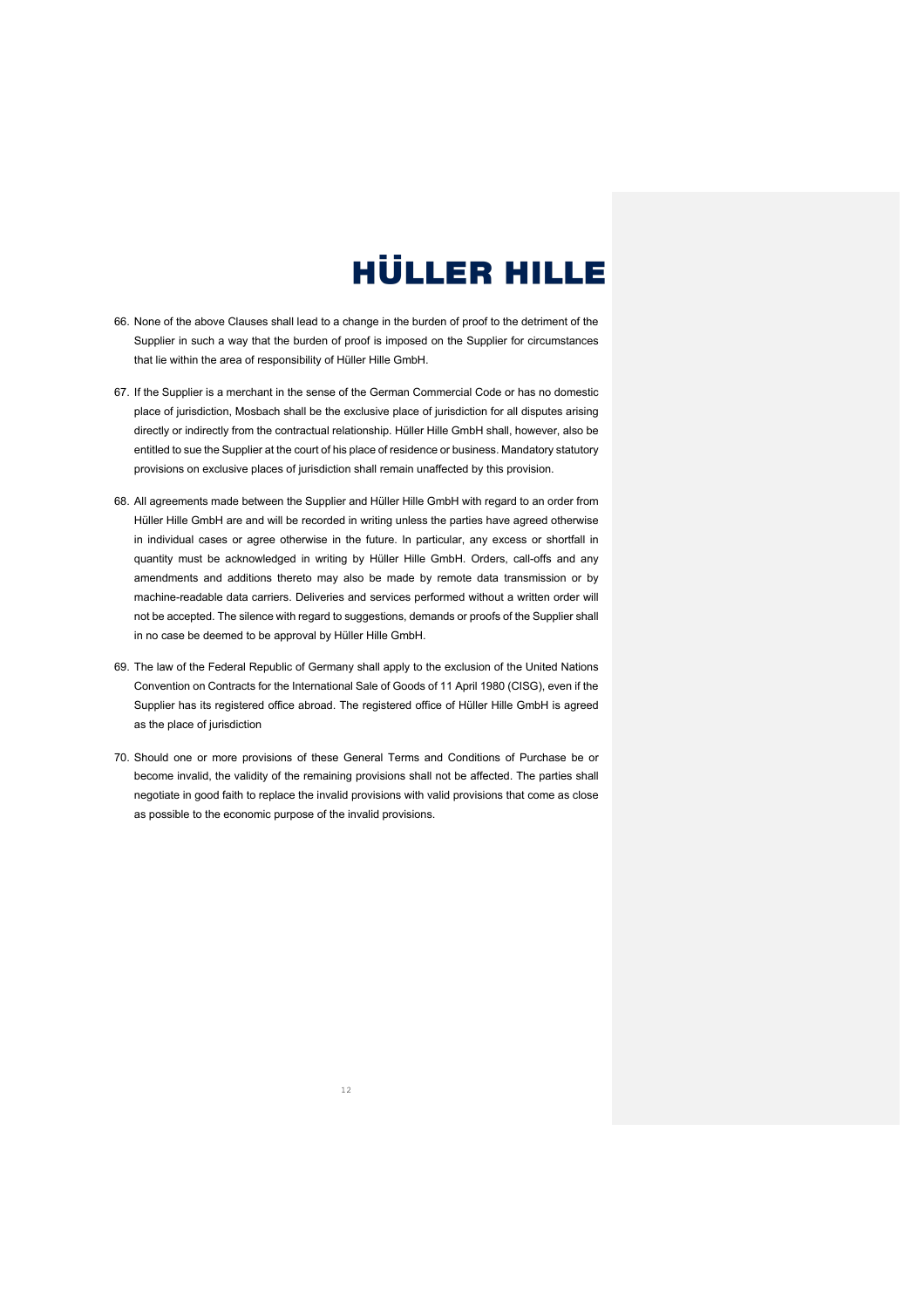#### **Appendix 1 to the General Conditions of Purchase of Hüller Hille GmbH**

Guidelines for activities in the Hüller Hille GmbH plant

- 1. Hüller Hille GmbH attaches great importance to safety and environmental protection.
- 2. The Supplier shall only use employees for the execution of the work who are trained and suitable for the task, in particular who are able to communicate competently in German or English.
- 3. The Supplier undertakes to comply unconditionally with all legal regulations and standards relating to occupational safety and environmental protection,
- 4. During his absence from Hüller Hille GmbH, the Supplier undertakes to strictly comply with all instructions issued by the employees appointed by Hüller Hille GmbH for this purpose.
- 5. At the start of the Supplier's work and in the event of subsequent changes, improvements etc. to parts or components supplied by the Supplier in plants and branches of Hüller Hille GmbH, the Supplier's employees must report immediately upon arrival to plant security at the plant entrance or central reception and then to the responsible person in the relevant specialist department.
- 6. The Supplier's employees will receive a special pass from Hüller Hille GmbH, which must be returned daily after completion of the work and before leaving the factory. In the event of loss of the badge, the Supplier shall be liable for the damage.
- 7. The Supplier will urge his employees to inform themselves once again about these guidelines, statutory regulations, standards, ordinances and directives, including the accident prevention regulations of the industrial employers' liability insurance association, before commencing work in Hüller Hille GmbH plants and branches.
- 8. The accident prevention regulations published by the trade association, site-specific safety instructions and rules of conduct for emergencies are available for inspection at Hüller Hille GmbH by the respective security officer. However, these do not release Suppliers and their employees from their own obligation to provide information.
- 9. The Supplier may only use equipment and machines for the execution of the work which comply with the statutory regulations, standards, ordinances, guidelines, accident prevention regulations and VDE regulations.